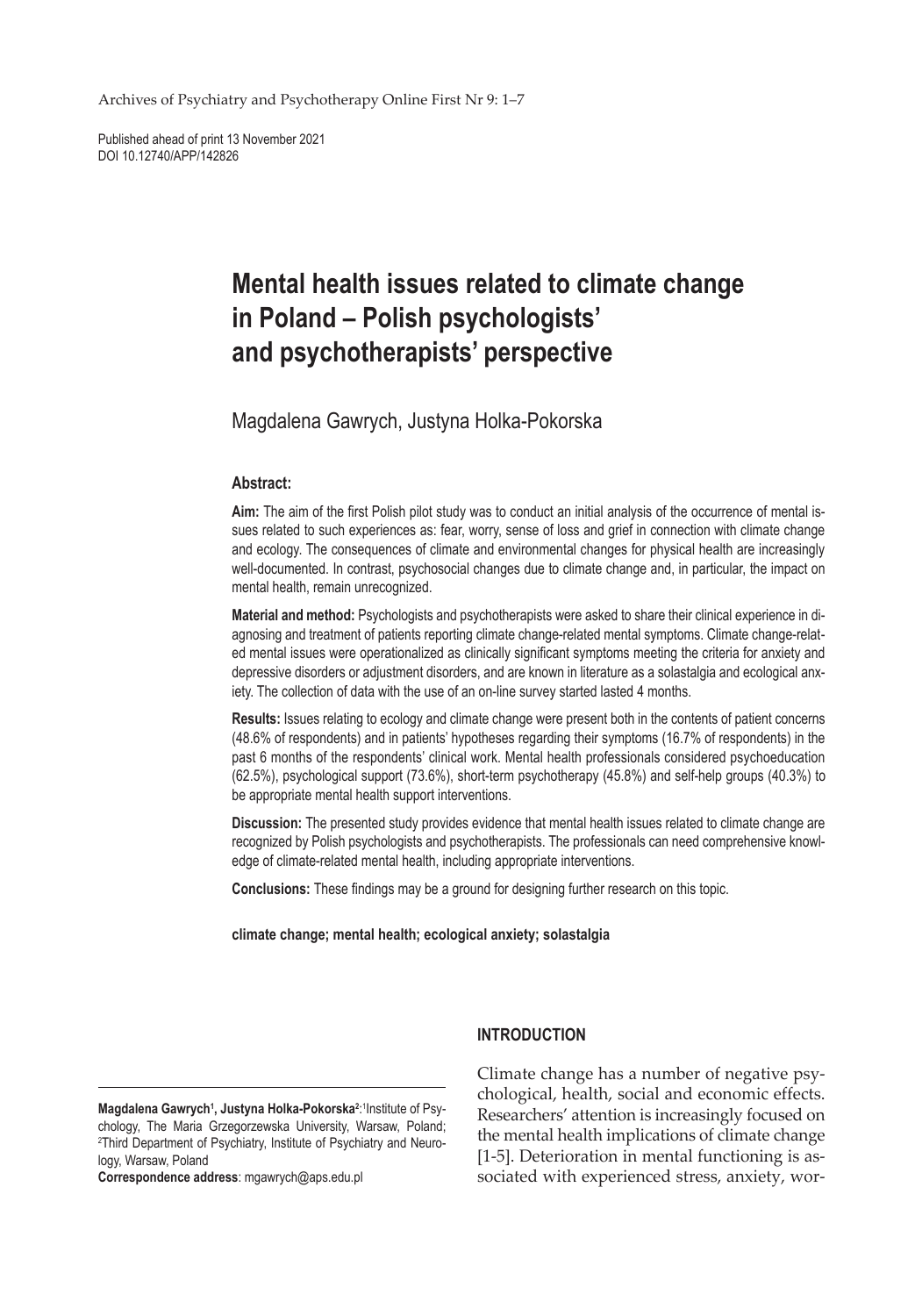ry and low mood. The direct impact on mental health is associated primarily with natural or man-made catastrophes and their consequences, which, according to numerous studies, affect the deterioration of well-being, sleep, cognitive functions, lead to depressive, stress-related and adjustment disorders [6-8]. Further implications include increased rates of high-risk behaviour (such as domestic violence, alcohol and substance use). Long-term consequences are associated with such phenomena as: food and water shortages, resources access conflicts, displacement and climate-related emigration [9, 10]. These consequences, being the result of complex changes and interactions of various processes, constitute a significant challenge for health protection, especially mental health protection [11].

In terms of mental problems conditioned by climate change, two groups of psychopathological symptoms should be distinguished:

- 1) symptoms of mental disorders related to the experience of an environmental crisis (natural disasters, epidemics, etc.) and their consequences, such as: acute and chronic stressrelated reactions, depressive and anxiety disorders, addictions and psychosocial issues of couples/families [12-14].
- 1) increased symptoms of anxiety, depressed mood, worry about the environment, grief related to the loss of elements of the natural environment and ecological values [15].

In recent decades, new terminology relating to climate change and mental health has emerged, including "solastalgia" (understood as mental suffering, including the sense of loss, caused by environmental changes already experienced) and "ecological anxiety" (fear or mourning experienced in connection with anticipated environmental degradation or change) [1, 15, 16].

The psychological problems related to climate change are undertaken more and more widely in the research world. The authors conducted a preliminary analysis of the prevalence of the problem at the national level. Poland is a country in the temperate climate zone. We have not experienced typical extremes associated with the phenomenon of climate change, which are visible for example in Australia or Pacific Asia. The average person living in Poland may not recognize any clear personal consequences of

climate change and hence mental health consequences.

Therefore, the present study focuses on ecological anxiety and solastalgia [1, 15, 16], which are the feelings of anxiety, fear and sadness due to climate change. This study was to provide an answer to the question whether those symptoms are clinically recognized by psychologists and psychotherapists. It should be emphasized that solastalgia and eco-anxiety did not constitute diagnostic categories, but a description of a specific type of clinically significant suffering.

## **MATERIAL AND METHOD**

#### *Procedure*

For the purposes of this study, an online semistructured questionnaire was developed using Google forms, with a consent form appended to it. Invitations to participate in the study were disseminated among relevant professional organizations and associations and posted on social media, mostly in closed groups of psychologists and psychotherapists. The quantitative and qualitative data obtained in the study were concerning clinical experiences of mental health care professionals working with individual patients as well as couples/families with regard to mental health issues caused by climate change. The online survey started lasted 4 months.

#### *Ethical approval*

The Maria Grzegorzewska University of Ethics Committee approved the study procedures. The participants voluntarily responded to the anonymous survey after expressing their informed consent to the participation in the study. The procedures were clearly explained, and participants could interrupt or quit the survey at any point without explaining their reasons for doing so. Confidentiality was maintained by omitting personal identifiers.

#### *Setting and Participants*

The sample consisted of 72 mental health professionals: 51 (70.8%) psychologists, 49 (68.1%)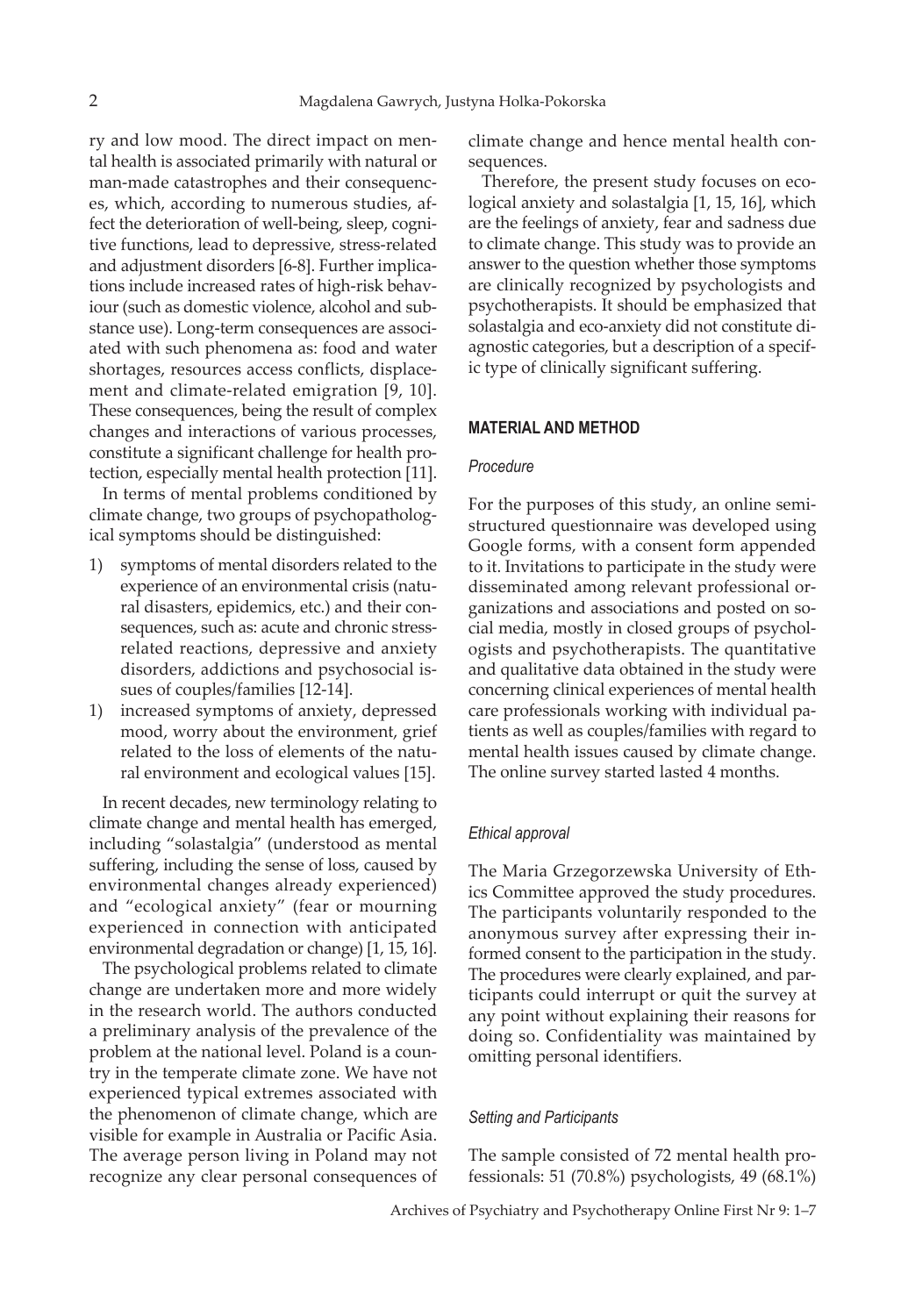psychotherapists and psychologists during psychotherapy training, 9 (12.5%) psychiatrists and psychiatry residents. The majority of participants were females (61; 84.7%); 45 respondents were married (62.5%). The age ranged from 37 to 41 years ( $M = 40.90$ ; SD = 0.54). The experience in mental health service was on average 11.99 years (SD = 8.76). The participants spent on average 25.22 hours on clinical work (M= 25.22; SD = 14.93). Majority of participants work in private practice (44; 61.1%), 26 (36.1%) in mental health outpatient clinic and 13 (18.1%) in psychiatric ward. The vast majority of respondents have been working in large cities, including the capital city (52; 72.2%). Characteristics of the participants are presented in Table 1.

|                     | Category                                      |              | Frequency     |             |            |            |            |  |
|---------------------|-----------------------------------------------|--------------|---------------|-------------|------------|------------|------------|--|
| Profession/         |                                               | Psychologist |               | 51 (70.8%)  |            |            |            |  |
| educationa          | Psychotherapist                               |              | 27 (37.5%)    |             |            |            |            |  |
|                     | Psychologist during<br>psychotherapy training |              | 22 (30.6%)    |             |            |            |            |  |
|                     | Psychiatrist                                  |              | $5(6.9\%)$    |             |            |            |            |  |
|                     | Psychiatry resident                           |              | $4(5.6\%)$    |             |            |            |            |  |
| Professional status | Active                                        |              | 70 (97.2%)    |             |            |            |            |  |
|                     | Inactive (maternity/parental<br>leave)        |              | $2(2.8\%)$    |             |            |            |            |  |
| Gender <sup>b</sup> | Female                                        |              | 61 (84.7%)    |             |            |            |            |  |
|                     | Male                                          |              |               | 10 (13.9%)  |            |            |            |  |
| Age                 | Mean (SD)                                     |              | 40.90 (0.54)  |             |            |            |            |  |
|                     |                                               | Median       |               | 41.00       |            |            |            |  |
|                     | $min - max$                                   |              | $37 - 41$     |             |            |            |            |  |
|                     | Q1; Q3                                        |              | 41; 41        |             |            |            |            |  |
| Work experience     | Mean (SD)                                     |              | 11.99 (8.76)  |             |            |            |            |  |
| [years]             | Median                                        |              | 10.00         |             |            |            |            |  |
|                     | $min - max$                                   |              | $0 - 45$      |             |            |            |            |  |
|                     | Q1; Q3                                        |              | 5; 15         |             |            |            |            |  |
| Hours of clinical   | Mean (SD)                                     |              | 25.22 (14.93) |             |            |            |            |  |
| work                | Median                                        |              | 25            |             |            |            |            |  |
|                     | $min - max$                                   |              | $0 - 70$      |             |            |            |            |  |
|                     | Q1; Q3                                        |              | 15; 36.5      |             |            |            |            |  |
| Marital status      |                                               | Total        | < 1 year      | $1-5$       | $6 - 15$   | 16-30      | > 30 years |  |
|                     | Single                                        | $4(5.6\%)$   | $1(1.4\%)$    | $1(1.4\%)$  | $0(0\%)$   | $2(2.8\%)$ | $0(0\%)$   |  |
|                     | Divorced                                      | 6(8.3%)      | $1(1.4\%)$    | $2(2.8\%)$  | $3(4.2\%)$ | $0(0\%)$   | $0(0\%)$   |  |
|                     | Widowed                                       | 2(2.8%)      | $0(0\%)$      | $0(0\%)$    | $0(0\%)$   | $2(2.8\%)$ | $0(0\%)$   |  |
|                     | Separated                                     | $1(1.4\%)$   | $1(1.4\%)$    | $0(0\%)$    | $0(0\%)$   | $0(0\%)$   | $0(0\%)$   |  |
|                     | Informal<br>relationship                      | 18 (25%)     | $5(6.9\%)$    | $8(11.1\%)$ | $4(5.6\%)$ | $1(1.4\%)$ | $0(0\%)$   |  |
|                     | Married                                       | 45 (62.5%)   | $4(5.6\%)$    | 18 (25%)    | 15 (20.8%) | $5(6.9\%)$ | $3(4.2\%)$ |  |

**Table 1.** Socio-demographic and work characteristics of the sample in the study (N = 72)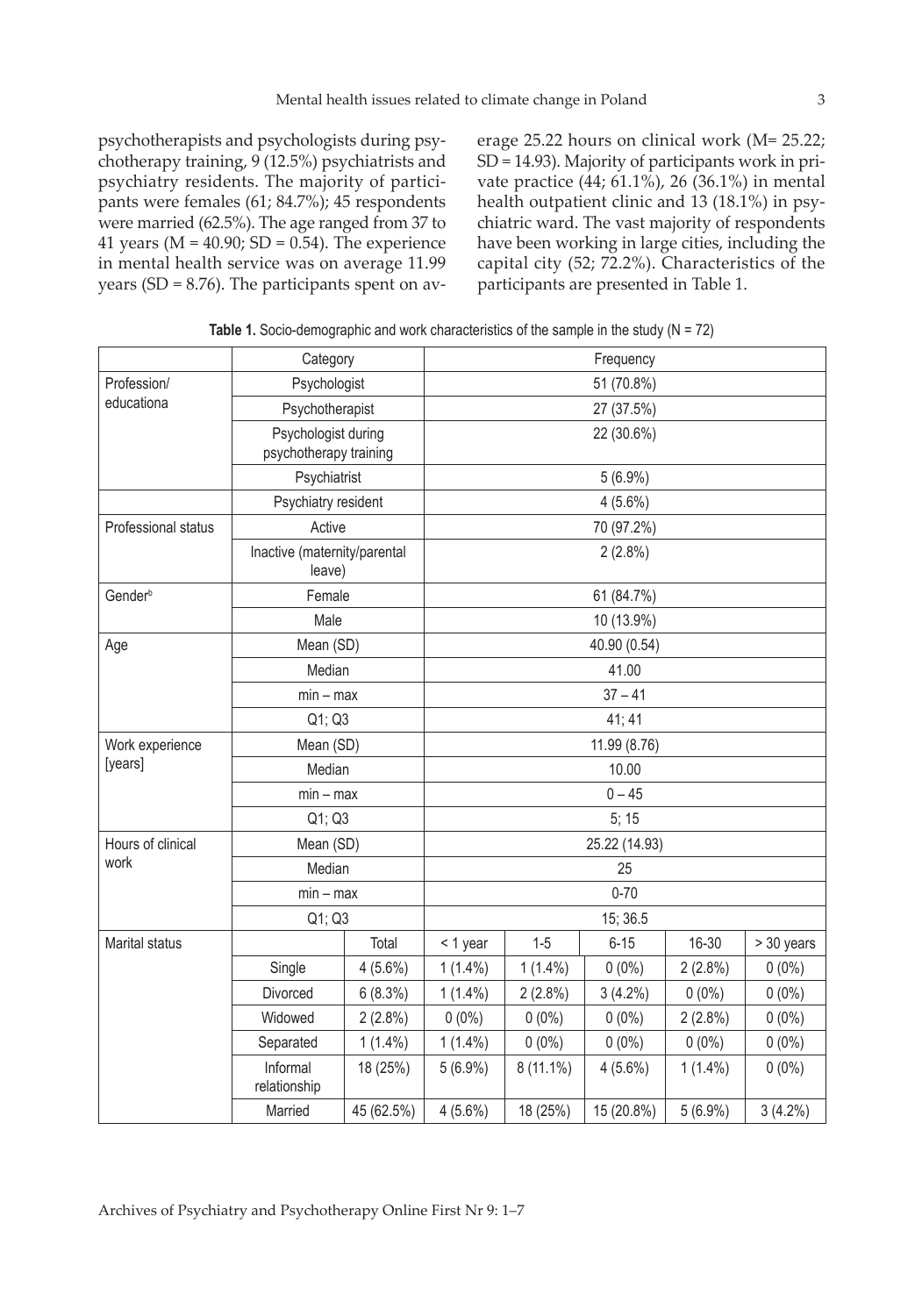| Workplace*                                  | Private practice                                                                            | 44 (61.1%)  |  |
|---------------------------------------------|---------------------------------------------------------------------------------------------|-------------|--|
|                                             | Psychiatric ward in multidisciplinary hospital                                              | $2(2.8\%)$  |  |
|                                             | Psychiatric ward in psychiatric hospital                                                    | 11 (15.3%)  |  |
|                                             | Multidisciplinary clinic - public                                                           | $4(5.6\%)$  |  |
|                                             | Multidisciplinary clinic - non-public (including<br>private networks of outpatient clinics) | $0(0\%)$    |  |
|                                             | Outpatient mental health clinic - public                                                    | 12 (16.7%)  |  |
|                                             | Outpatient mental health clinic - private                                                   | 14 (19.4%)  |  |
|                                             | Hospital                                                                                    | $3(4.2\%)$  |  |
|                                             | Other                                                                                       | 11 (15.3%)  |  |
| Residential<br>environment of<br>workplace* | Rural area                                                                                  | $0(0.0\%)$  |  |
|                                             | Small town (< 20,000 inhabitants)                                                           | $1(1.4\%)$  |  |
|                                             | Medium-sized town (20,000-100,000 inhabitants)                                              | $9(12.5\%)$ |  |
|                                             | City (100,000 - 300,000 inhabitants)                                                        | 10 (13.9%)  |  |
|                                             | Large city (> 300,000 inhabitants)                                                          | 23 (31.9%)  |  |
|                                             | Capital city (Warsaw)                                                                       | 29 (40.3%)  |  |

**Note***:* a – answers to multiple-choice questions; b – the percentages do not sum up to 100, since not all respondents answered the question.

## *Statistical analysis*

All statistical descriptive analyses were done with SPSS version 25 for Windows (IBM, 2016).

# **RESULTS**

The results presented in Table 2 indicate that mental issues related to ecology and climate change appear both in the contents reported by patients (an affirmative answer was given by 48.6% of respondents) and as a patient's hypothesis concerning the causes of symptoms (affirmative answer was given by 16.7% of the respondents). Few professionals (6.9%) reported the emergence of ecological issues as a theme within a family or couple therapy session. According to mental health professionals, most patients with clear diagnosis do not link their depressive, anxiety or adjustment disorders to ecological/climate change issues (61.1%). Importantly, the vast majority of patients (69.4%) whose symptoms did not meet the criteria for adjustment, anxiety or depressive disorders did not link their experiences to ecological issues.

| Table 2. Prevalence of ecological issues during work with patients |  |
|--------------------------------------------------------------------|--|
|--------------------------------------------------------------------|--|

| <b>Items</b>                                                          | Answer      | Frequency  |
|-----------------------------------------------------------------------|-------------|------------|
| Have ecology or climate change-related themes appeared in the         | Yes         | 35 (48.6%) |
| CONTENTS provided by your patients?                                   | No          | 37 (51.4%) |
| How many such patients have you diagnosed or treated within 6         | Mean (SD)   | 2.94(6.96) |
| months?                                                               | Median      |            |
|                                                                       | $min - max$ | $0 - 50$   |
|                                                                       | Q1; Q3      | 0; 3       |
| Have ecology or climate change-related issues appeared as a patient's | Yes         | 12 (16.7%) |
| hypothesis of the cause of their symptoms/disorder/crisis?            | No          | 60 (83.3%) |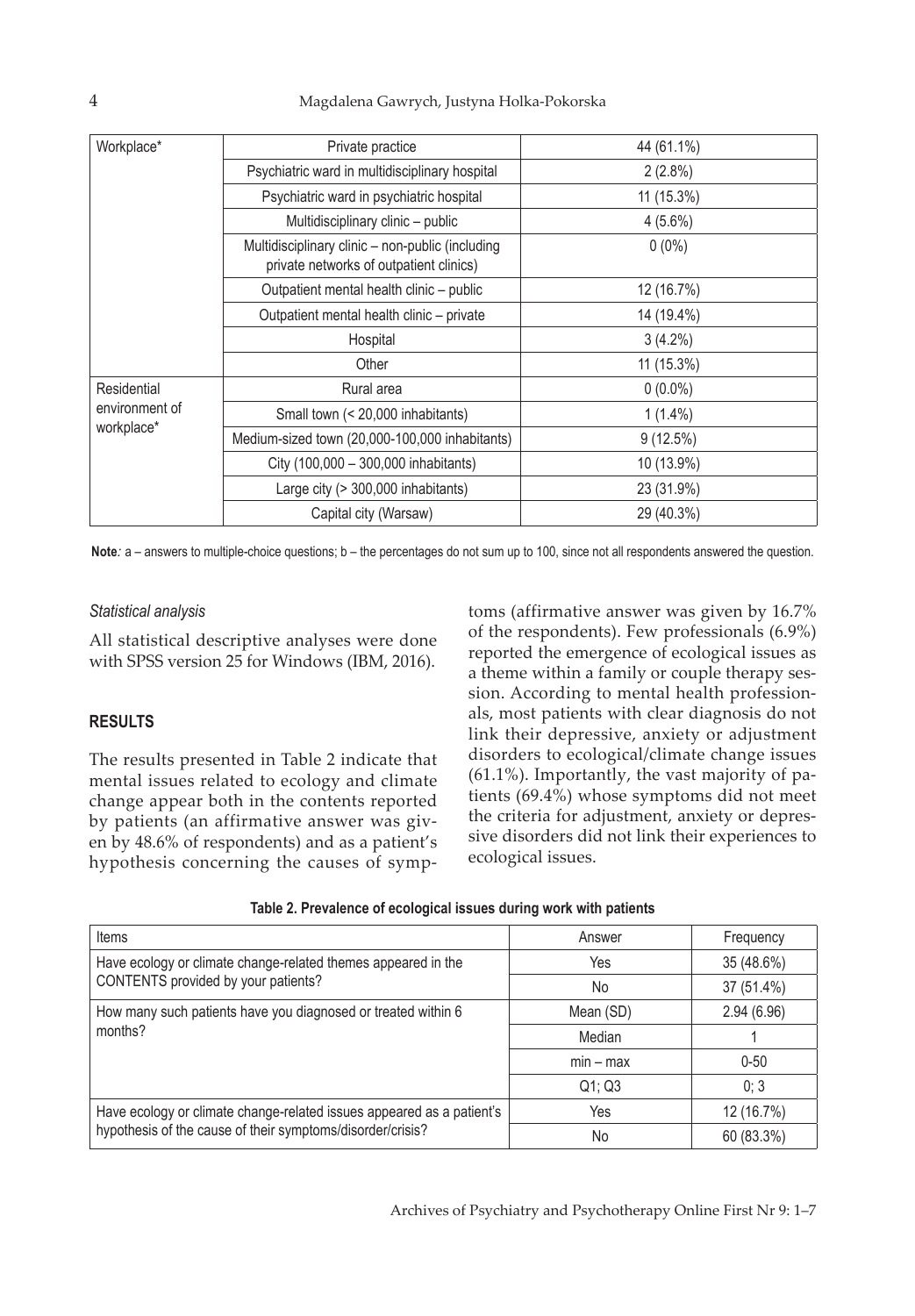| How many such patients have you diagnosed or treated within 6                                                                                | Mean (SD)           | 2.10(7.29) |
|----------------------------------------------------------------------------------------------------------------------------------------------|---------------------|------------|
| months?                                                                                                                                      | Median              | 0.00       |
|                                                                                                                                              | $min - max$         | $0 - 50$   |
|                                                                                                                                              | Q1; Q3              | 0; 1       |
| Have ecology or climate change-related themes appeared as                                                                                    | Yes                 | $5(6.9\%)$ |
| CONFLICT THEMES / symptoms of conflict in couples/family therapy?                                                                            | <b>No</b>           | 67 (93.1%) |
| How many such couples/families have you diagnosed or treated within                                                                          | Mean (SD)           | 0.85(5.91) |
| 6 months?                                                                                                                                    | Median              | 0.00       |
|                                                                                                                                              | $min - max$         | $0 - 50$   |
|                                                                                                                                              | Q1; Q3              | 0; 0       |
| What is the estimated number of your patients who link their symptoms                                                                        | None                | 44 (61.1%) |
| of adjustment, anxiety or depressive disorders to ecological issues or                                                                       | Individual patients | 19 (26.4%) |
| climate change? Please take into account your patients from the last 6<br>months.                                                            | $1 - 2%$            | $4(5.6\%)$ |
|                                                                                                                                              | $3 - 5%$            | $3(4.2\%)$ |
|                                                                                                                                              | 6-10%               | $1(1.4\%)$ |
|                                                                                                                                              | >10%                | $1(1.4\%)$ |
| What is the estimated number of your patients who reported symptoms                                                                          | None                | 50 (69.4%) |
| which do NOT meet the criteria of adjustment, anxiety or depressive                                                                          | Individual patients | 19 (26.4%) |
| disorders, but are the cause of suffering and are linked to ecological<br>issues/climate change? Please take into account your patients from | < 10 patients       | $1(1.4\%)$ |
| the last 6 months.                                                                                                                           | 10-20 patients      | $1(1.4\%)$ |
|                                                                                                                                              | 20-30 patients      | $1(1.4\%)$ |

The participants considered psychoeducation (45, 62.5%), psychological support (53, 73.6%), short-term psychotherapy (33, 45.8%) and self-help groups (29, 40.3%) to be effective therapeutic methods for the disorders discussed in this paper. The cognitive-behavioural therapy techniques and psychoeducation techniques were found useful in therapeutic work by 19.4% of professionals. At the same time, 21 (29.2%) respondents indicated bodybased methods and 16 (22.2%) respondents indicated nature-based interventions as useful non-psychological techniques. However, almost every fifth specialist indicated that none of the non-psychological methods is applicable in the treatment of disorders related to climate change. These data have been presented in Table 3.

| Items                                                                                       | Answer                              | Frequency   |
|---------------------------------------------------------------------------------------------|-------------------------------------|-------------|
| What kind of psychological<br>and psychiatric aid seems<br>appropriate to you? <sup>a</sup> | No psychological help needed        | $8(11.1\%)$ |
|                                                                                             | No psychiatric help needed          | $8(11.1\%)$ |
|                                                                                             | Psychological support               | 53 (73.6%)  |
|                                                                                             | Pharmacotherapy                     | 7(9.7%)     |
|                                                                                             | Short-term individual psychotherapy | 33 (45.8%)  |
|                                                                                             | Long-term individual psychotherapy  | 21 (29.2%)  |
|                                                                                             | Group psychotherapy                 | 15 (20.8%)  |
|                                                                                             | Crisis intervention                 | 11 (15.3%)  |
|                                                                                             | Psychoeducation                     | 45 (62.5%)  |
|                                                                                             | Self-help/support groups            | 29 (40.3%)  |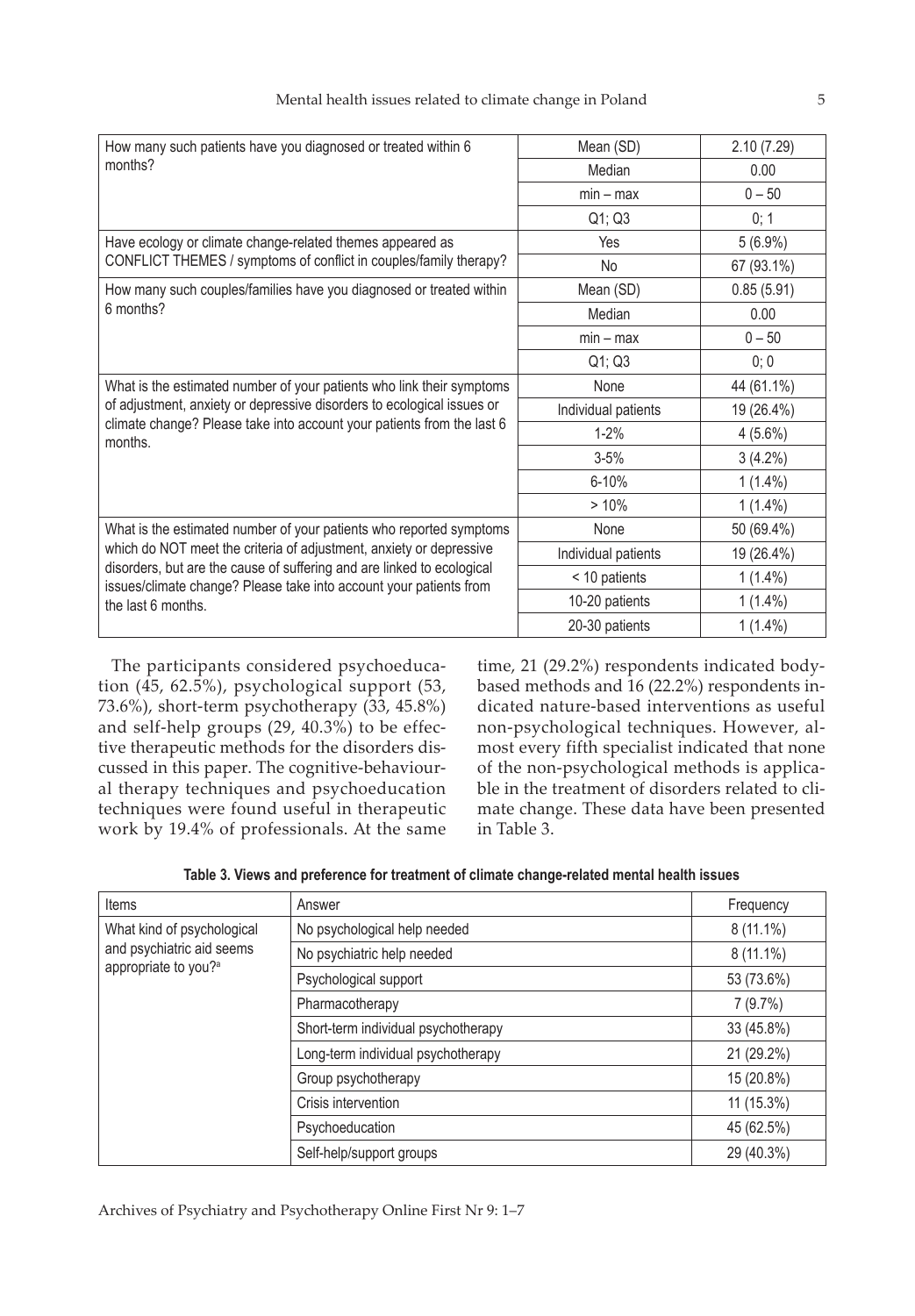| What are the most appropriate<br>techniques of therapeutic<br>work? <sup>a</sup> | Psychoeducation                                                                                    | 14 (19.4%) |
|----------------------------------------------------------------------------------|----------------------------------------------------------------------------------------------------|------------|
|                                                                                  | <b>CBT</b>                                                                                         | 14 (19.4%) |
|                                                                                  | Relaxation/meditation                                                                              | 10 (13.9%) |
|                                                                                  | Psychological support                                                                              | 7(9.7%)    |
|                                                                                  | Socratic dialogue                                                                                  | $5(6.9\%)$ |
| What non-psychological                                                           | None                                                                                               | 14 (19.4%) |
| models can be applied<br>effectively in therapy? <sup>a</sup>                    | Models based on religions and philosophy of the East (e.g.<br>buddhism, confucianism, meditations) | $5(6.9\%)$ |
|                                                                                  | Models based on contact with nature (e.g. nature & forest therapy)                                 | 16 (22.2%) |
|                                                                                  | Based on working with the body (e.g. yoga, breathing,<br>choreotherapy, movement medicine)         | 21 (29.2%) |
|                                                                                  | Based on Western religions (e.g. Christianity)                                                     | $2(2.8\%)$ |
|                                                                                  | Based on philosophy (e.g. minimalism)                                                              | $5(6.9\%)$ |
|                                                                                  | All of the above                                                                                   | $5(6.9\%)$ |

**Note***:* a – answers to multiple-choice questions.

## **DISCUSSION**

To the best of our knowledge, the present study is the first Polish research study concerning prevalence of climate change-related mental issues. Overall, our results have shown that mental disorders related to ecology/climate change are present and clinically noted by mental health professionals. Similar studies have not been conducted so far [1-5]. The main conclusion is that more attention should be given to further analyses, in particular, analyses involving elements of therapeutic work. At the current stage of research, solastalgia and ecological anxiety may constitute initial operationalization of a clinically noted construct. Some authors believe, however, that introducing these concepts to clinical practice may be a factor hindering diagnosis and minimizing clinical symptoms requiring pharmacological and psychotherapeutic interventions [2-4].

There are some limitations of this study that need to be discussed. One of them is its limited representativeness due to the small study group and response bias. The majority of the respondents came from the largest cities in Poland, where climate and pro-environmental organizations are more active, thus, a higher environmental activity of the inhabitants can be expected. Another limitation to be looked at results from the online form of the questionnaire distribution.

#### **CONCLUSIONS**

The results of this pilot study suggest that mental health professionals need comprehensive knowledge of climate-related mental health, including appropriate interventions. These data may be important for planning mental health care. Further extensive research is needed to assess the prevalence of climate-related mental health problems.

#### **REFERENCES:**

- 2. Gawrych M. Climate change and mental health: a review of current literature. Psychiatr Pol 2021 Mar 22; online first 223: 1–13. doi: https://doi.org/10.12740/PP/Online-First/131991
- 3. Clayton S. Climate Change and Mental Health. Curr Environ Health Rep. 2021 Jan 2. doi: 10.1007/s40572-020-00303-3. Epub ahead of print.
- 4. Cianconi P, Betrò S, Janiri L. The Impact of Climate Change on Mental Health: A Systematic Descriptive Review. Front Psychiatry. 2020 Mar 6; 11:74. doi: 10.3389/fpsyt.2020.00074.
- 5. Schramm PJ, Ahmed M, Siegel H, Donatuto J, Campbell L, Raab K, Svendsen E. Climate Change and Health: Local Solutions to Local Challenges. Curr Environ Health Rep.